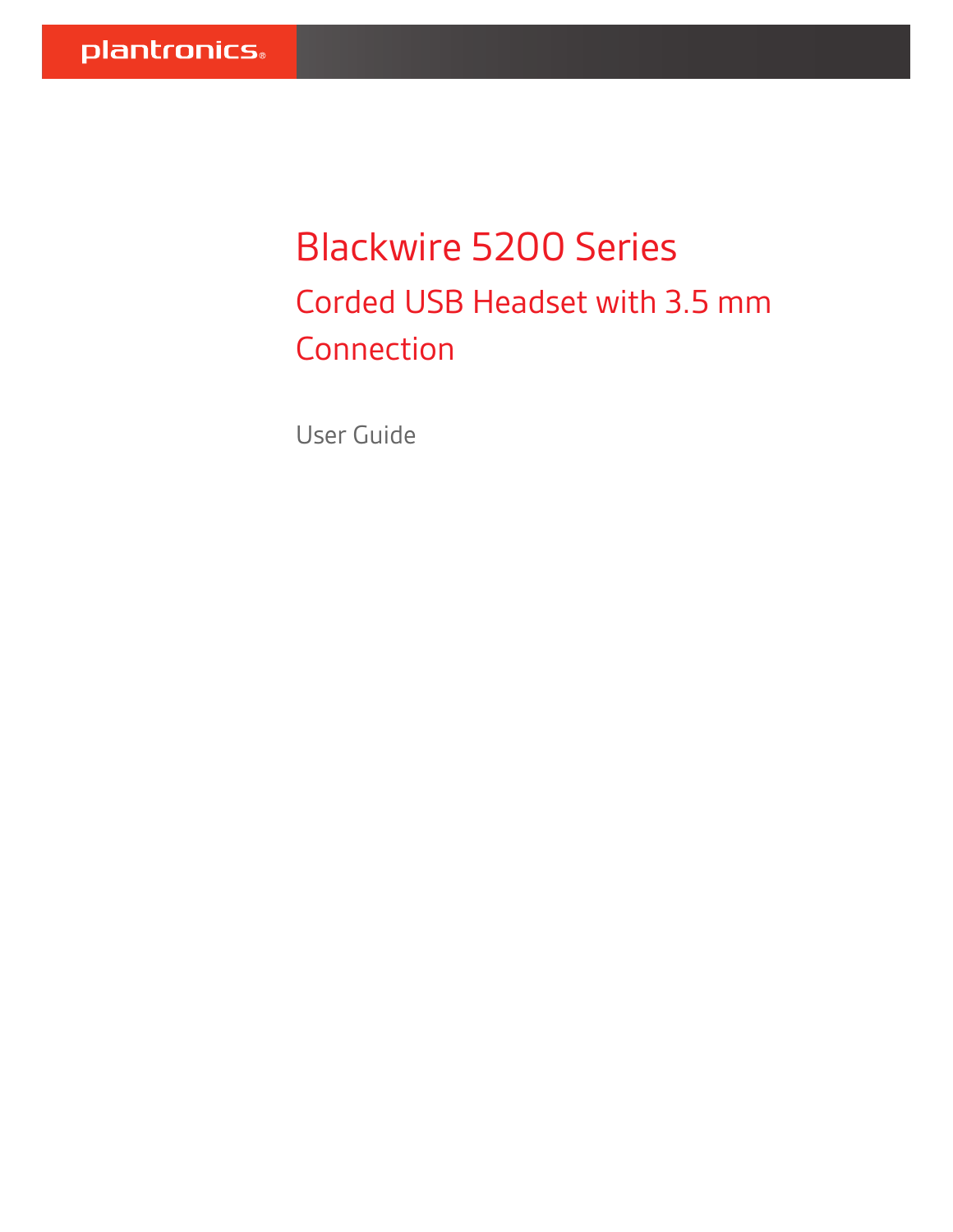# **Contents**

[Overview](#page-2-0) **3** [Setup](#page-3-0) **4** [Load software](#page-3-0) **4** [Fit](#page-4-0) **5** [Adjust the headband](#page-4-0) **5** [Position the boom](#page-4-0) **5** [Adjust the boom](#page-4-0) **5** [Basics](#page-5-0) **6** [Make/take/end calls](#page-5-0) **6** [Volume](#page-5-0) **6** [Mute](#page-5-0) **6** [Troubleshooting](#page-6-0) **7** [Headset](#page-6-0) **7** [Support](#page-7-0) **8**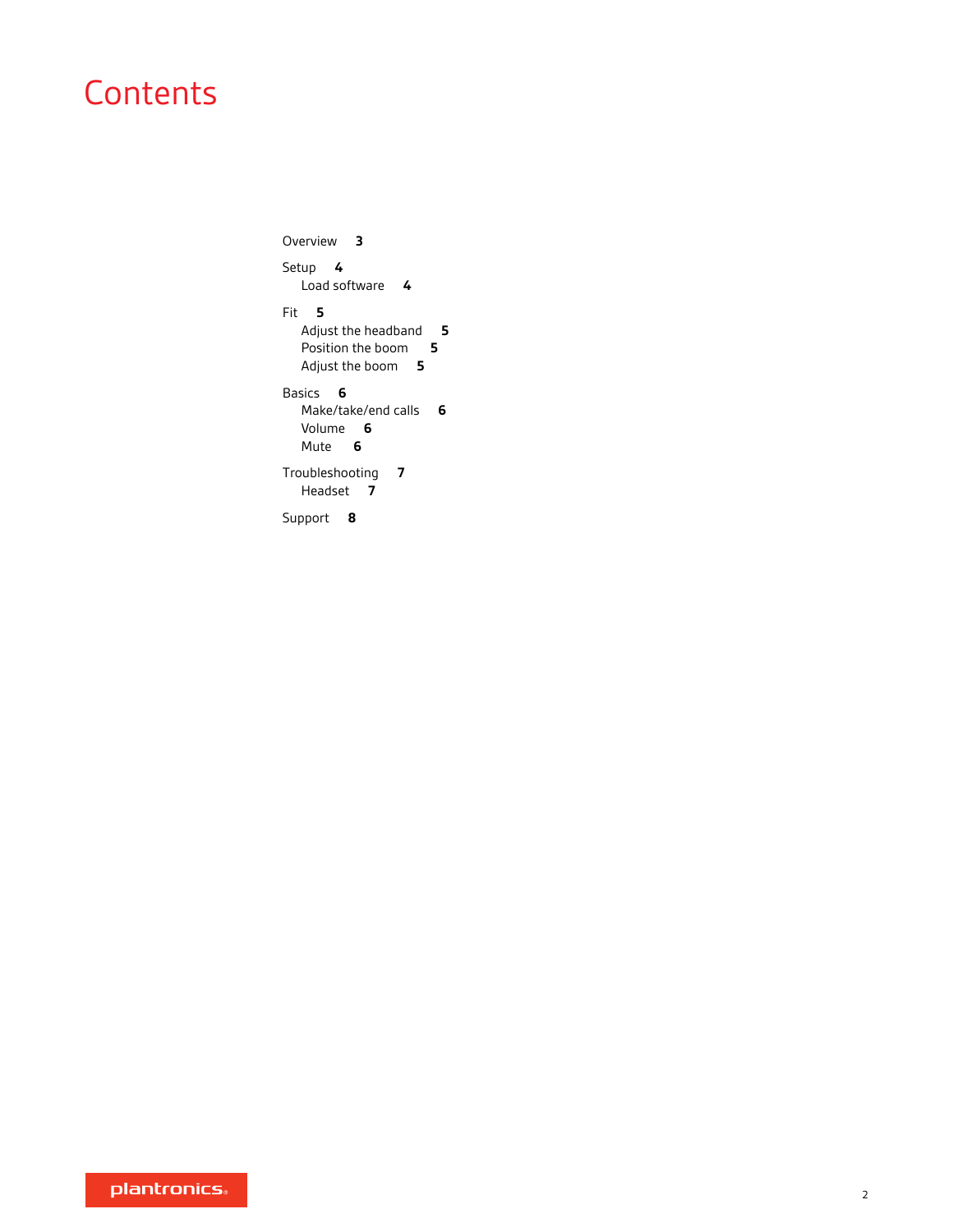# <span id="page-2-0"></span>**Overview**

| $\blacksquare$<br>马 |                    |                    |                                |
|---------------------|--------------------|--------------------|--------------------------------|
| Icons               | Inline control     | LEDs               | Function                       |
|                     | <b>Call button</b> | Triple flash green | Incoming call                  |
|                     |                    | Double flash green | Call on hold                   |
|                     |                    | Solid green        | On a call                      |
| ÷                   | Volume up button   |                    | Increases the listening volume |
|                     | Volume down button |                    | Decreases the listening volume |
|                     | <b>Mute button</b> | Solid red          | Headset is muted               |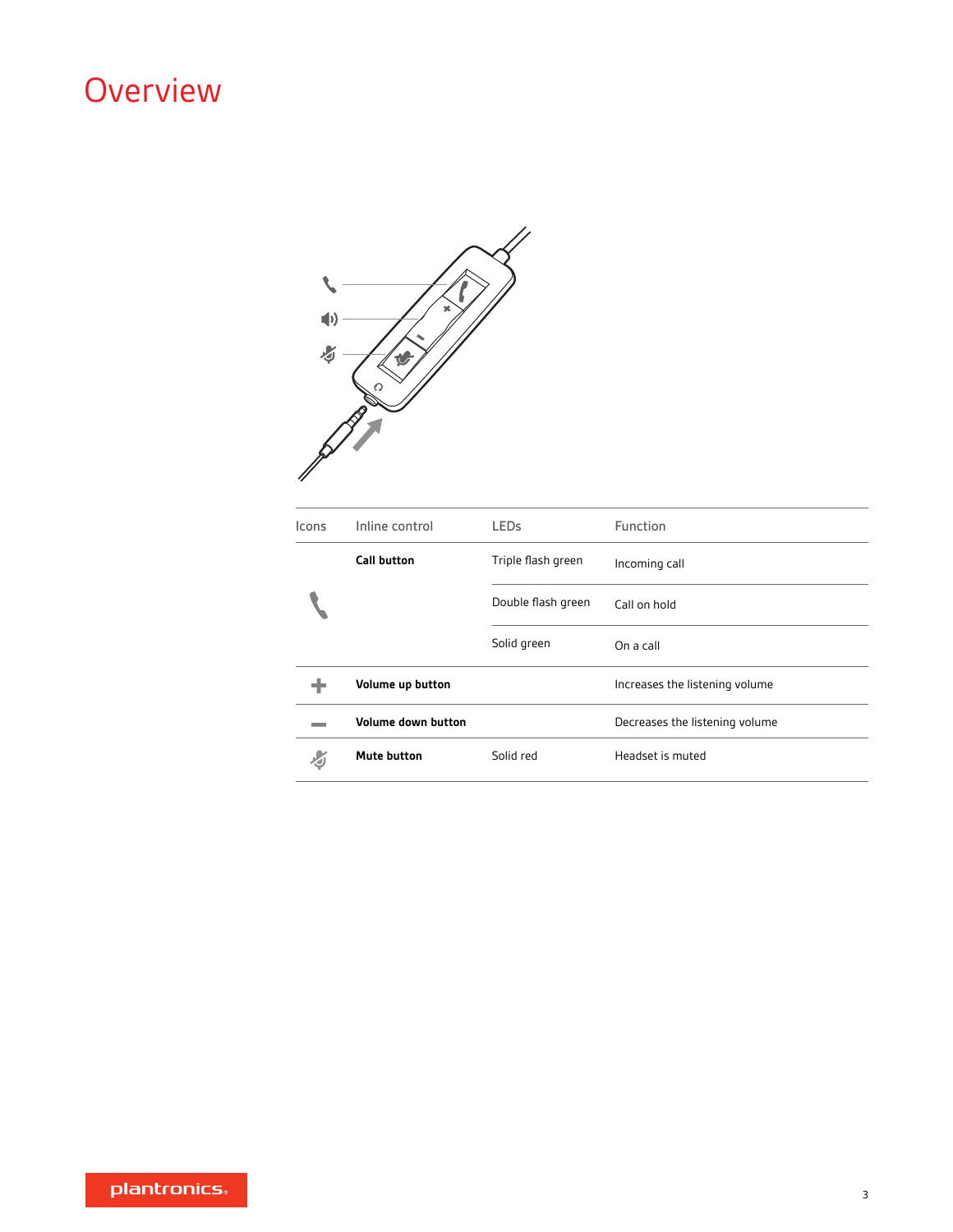# <span id="page-3-0"></span>Setup

Power on your headset by connecting to your computer or mobile device via USB or 3.5 mm connector.



**IMPORTANT** *Ensure that your 3.5 mm connector is fully connected to the headset controller.*



### Load software

**IMPORTANT** *Some softphones require the installation of Plantronics Hub for Windows/Mac to enable headset call control (answer/end and mute) functionality.*

Download Plantronics Hub for Windows/Mac by visiting [plantronics.com/software.](https://www.plantronics.com/software)

Manage your headset settings on your computer with Plantronics Hub:

- Call control for softphones
- Change headset language
- Update firmware
- Turn features on/off
- View user guide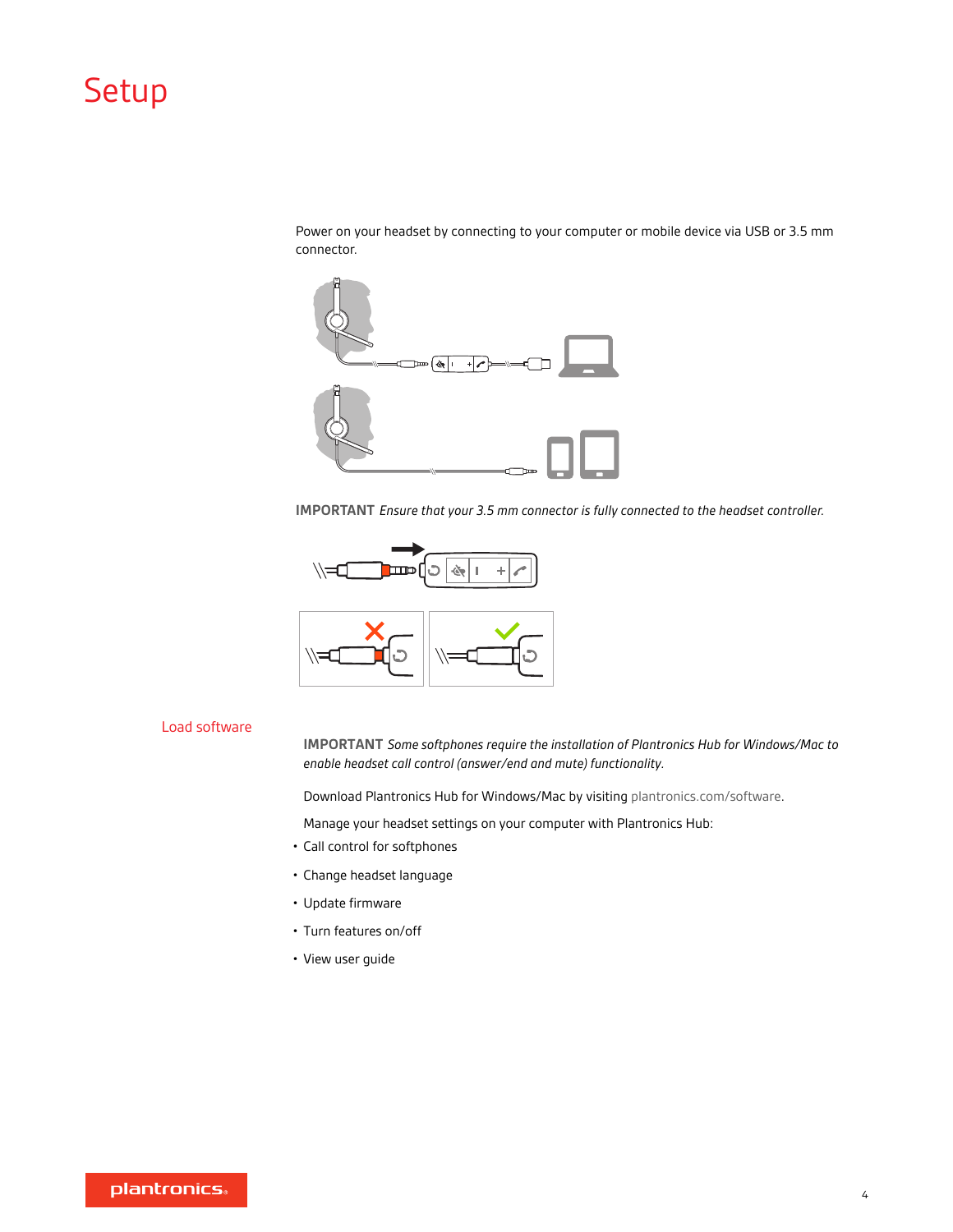### <span id="page-4-0"></span>Adjust the headband

Lengthen or shorten the band until it fits comfortably. The cushions should sit comfortably over the center of your ears.



### Position the boom

The headset can be worn with the boom on your left or right side. For true stereo listening, wear the boom on your left side.

Rotate the boom to align with your mouth.



# Adjust the boom

Gently bend the boom in or out so it is approximately one finger width from the corner of your mouth.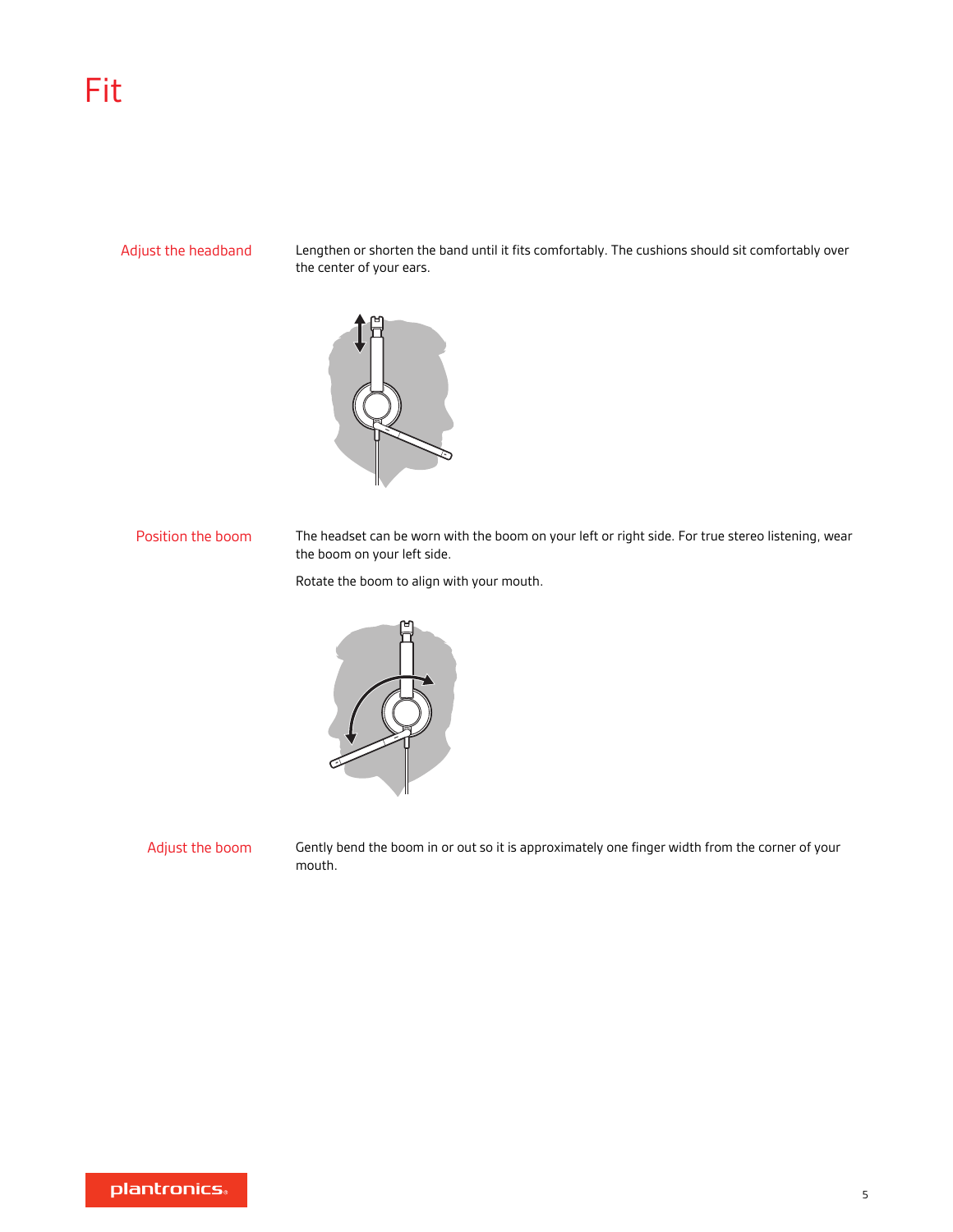# <span id="page-5-0"></span>**Basics**



#### Make/take/end calls

Headset call control is a software feature and dependent on a compatible softphone. If you have not installed Plantronics Hub or do not have a compatible softphone, press the headset call button first and then make/take/end the call using the softphone application. Download Plantronics Hub for Windows or Mac a[tplantronics.com/software](https://www.plantronics.com/software) .

**NOTE** *Inline feature support is not available when the headset is connected via the 3.5 mm jack.*

#### **Answer or end a call**

Tap the Call button or use your softphone.

#### **Make a call**

Dial using your softphone application.

#### **Redial**

When not on an active call, double-tap the call button to redial the last call.

#### **Hold**

Double-tap the Call button to put a call on hold.

### Volume

#### **Listening volume**

Press the Volume up (+) or Volume down (-) button.

#### **Adjust headset microphone volume (softphone)**

Place a test softphone call and adjust softphone volume and PC sound volume accordingly.

During a call, press the mute button. When mute is on, the LED is solid red. Modify your mute settings in Plantronics Hub for Windows or Mac. **Mute**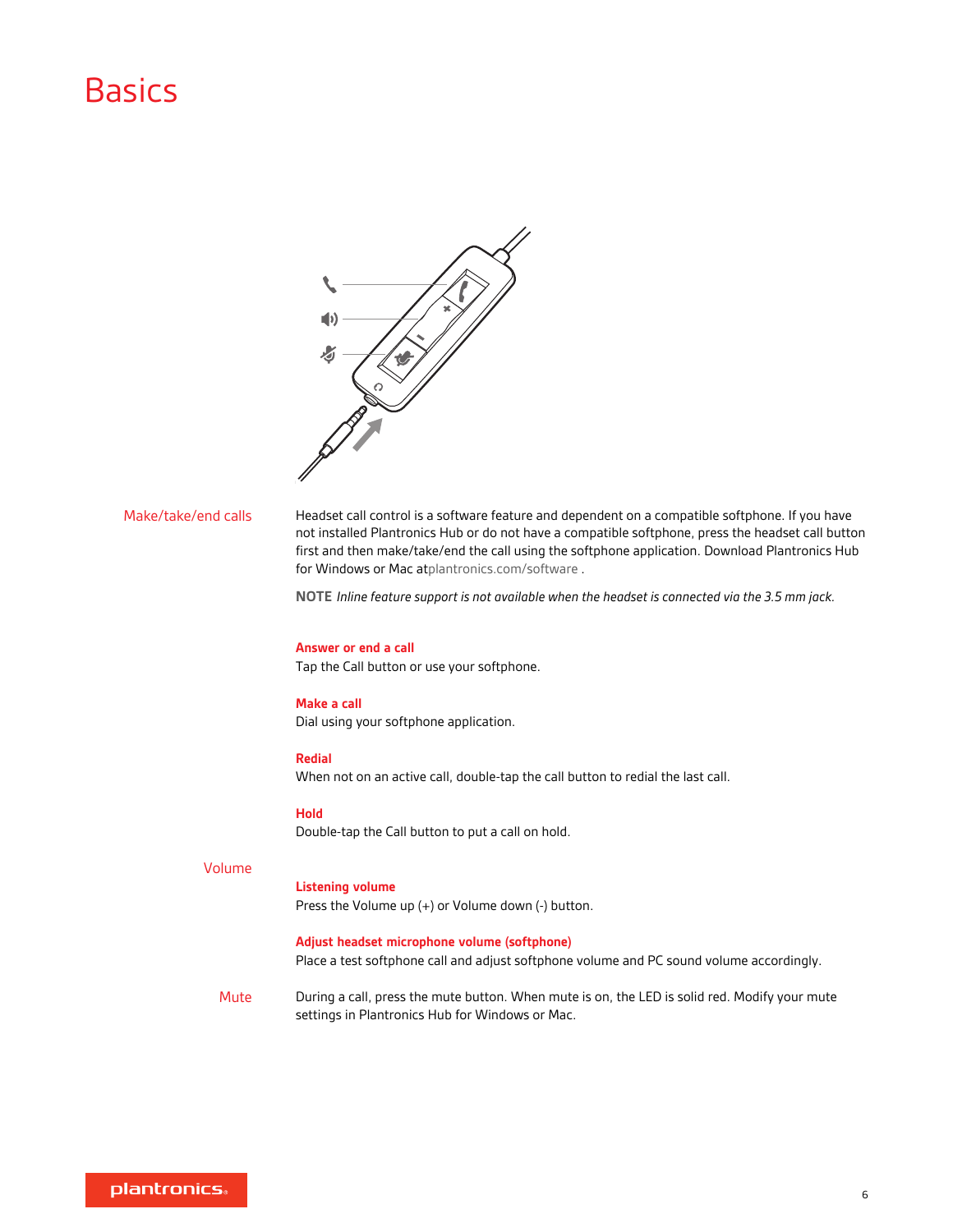# <span id="page-6-0"></span>Troubleshooting

## Headset

| I hear a high-pitched noise when<br>wearing the headset.                              | • Ensure that your 3.5 mm connector is fully connected to the<br>headset controller.                                                                                            |  |  |
|---------------------------------------------------------------------------------------|---------------------------------------------------------------------------------------------------------------------------------------------------------------------------------|--|--|
| I cannot hear caller.                                                                 | • Listening volume is too low. Press the volume up button on the<br>headset. and/or ensure that the volume setting on your computer<br>is set accurately.                       |  |  |
|                                                                                       | • Your headset is not set as the default audio device. Use the audio<br>settings in your sound control panel/preferences to select your<br>headset as the default audio device. |  |  |
|                                                                                       | • Ensure that your 3.5 mm connector is fully connected to the<br>headset controller.                                                                                            |  |  |
| Callers cannot hear me.                                                               | • Headset is muted. Tap the mute button to unmute the<br>microphone.                                                                                                            |  |  |
|                                                                                       | • Headset microphone boom aligned incorrectly. Align the headset<br>boom with your mouth.                                                                                       |  |  |
|                                                                                       | • Your headset is not set as the default Voice device. Use the audio<br>settings in your sound control panel/preferences to change the<br>input device.                         |  |  |
|                                                                                       | • Ensure that your 3.5 mm connector is fully connected to the<br>headset controller.                                                                                            |  |  |
| The sound in the headset is<br>distorted.                                             | • Lower the listen volume on your softphone until the distortion<br>disappears.                                                                                                 |  |  |
| I can hear an echo in the headset.                                                    | · Adjust volume on headset.                                                                                                                                                     |  |  |
|                                                                                       | • Ensure that your 3.5 mm connector is fully connected to the<br>headset controller.                                                                                            |  |  |
| When I use my headset with a<br>softphone, the headset call control                   | • Make sure the softphone you are using is supported by viewing<br>www.plantronics.com/softphonecompatibility.                                                                  |  |  |
| and mute buttons don't work.                                                          | • If required to enable headset control (answer/end and mute)<br>functionality, ensure you have Plantronics Hub for Windows/Mac<br>installed. See Load software.                |  |  |
|                                                                                       | • Your mobile device may not support call control functionality.<br>Check with device manufacturer.                                                                             |  |  |
| The other headset I was using to<br>listen to music does not work any<br>more.        | • Your headset will set itself as the default audio device in Windows.<br>Use the audio settings in your sound control panel/preferences to<br>change the audio device.         |  |  |
| My phone is not finding my headset .<br>during a call or while listening to<br>music. | When on a call or listening to music, make sure that audio is<br>routing to the desired headset by going to your settings and<br>ensuring it is defaulted.                      |  |  |